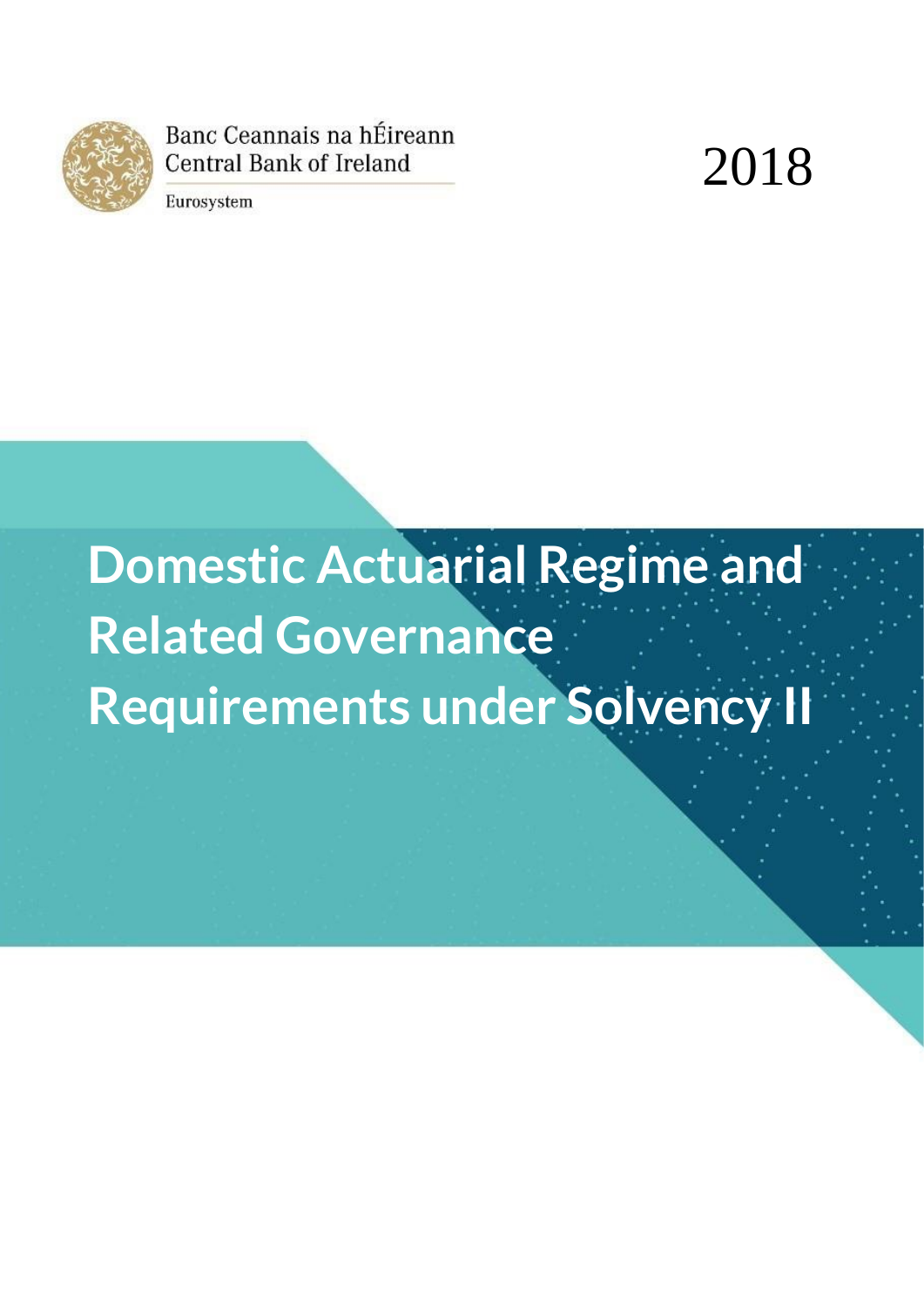# Contents

| 1  |      |                                                                                      |  |
|----|------|--------------------------------------------------------------------------------------|--|
|    | 1.1. |                                                                                      |  |
|    | 1.2. |                                                                                      |  |
|    | 1.3. |                                                                                      |  |
|    | 1.4. |                                                                                      |  |
|    | 1.5. |                                                                                      |  |
| 2. |      |                                                                                      |  |
|    | 2.1. |                                                                                      |  |
|    | 2.2. |                                                                                      |  |
|    | 2.3. |                                                                                      |  |
|    | 2.4. |                                                                                      |  |
|    | 2.5. |                                                                                      |  |
|    | 2.6. |                                                                                      |  |
|    | 2.7. | Additional Peer Review requirements for High and Medium High Impact Undertakings: 13 |  |
|    | 2.8. |                                                                                      |  |
|    |      |                                                                                      |  |
|    | 3.1  |                                                                                      |  |
|    | 3.2. |                                                                                      |  |
|    |      |                                                                                      |  |
|    | 4.1. |                                                                                      |  |
|    | 4.2. |                                                                                      |  |
|    |      |                                                                                      |  |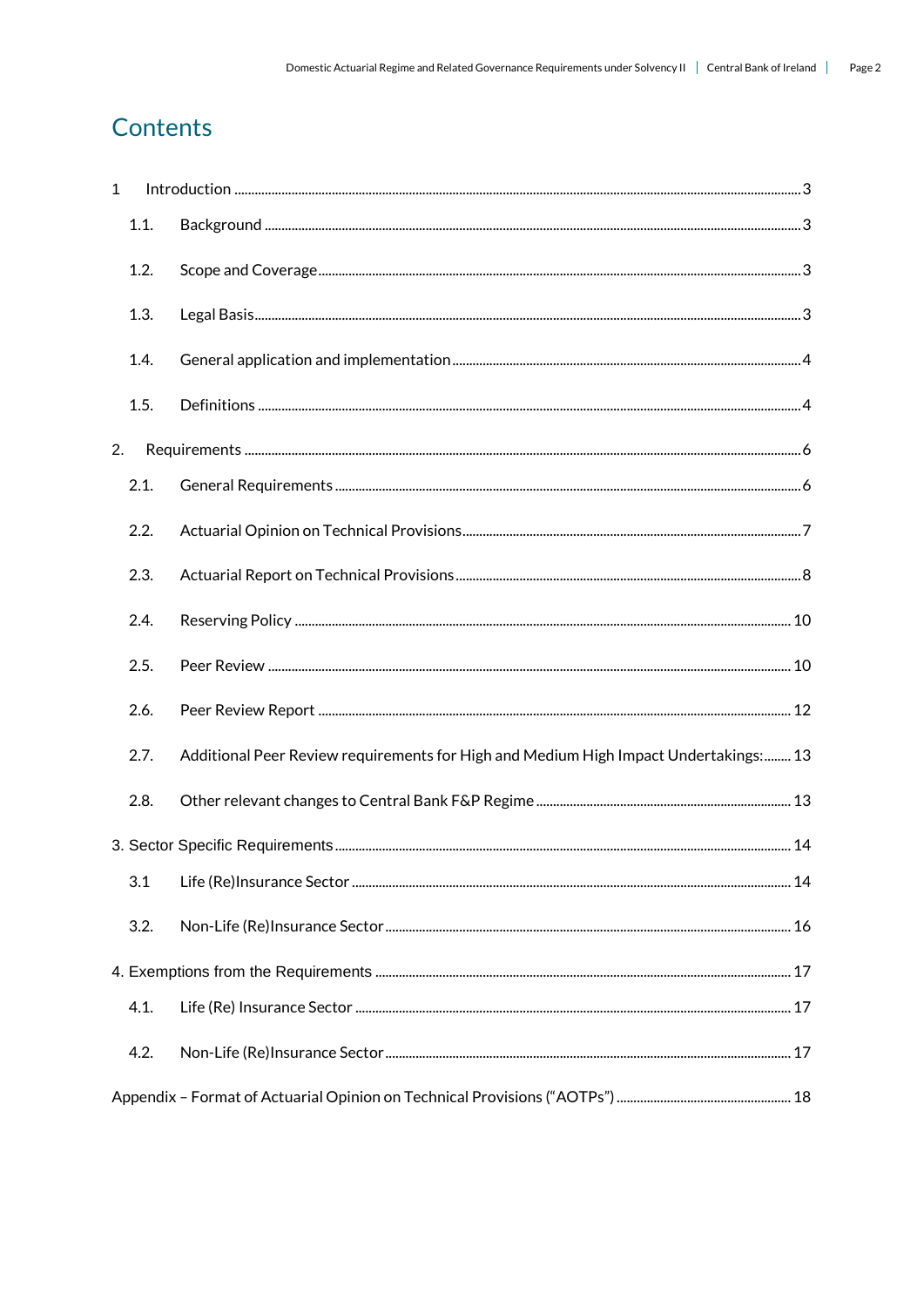# <span id="page-2-0"></span>1 Introduction

## <span id="page-2-1"></span>1.1. Background

Under Solvency II<sup>1</sup> all (re)insurance undertakings must comply with the requirements related to the actuarial function in line with the relevant national implementing legislation. In addition, the Central Bank of Ireland (the "Central Bank") has introduced specific domestic requirements regarding the actuarial function and related governance arrangements which apply to all (re)insurance undertakings subject to Solvency II.

The Central Bank views actuarial reporting as a key tool in its supervision of the insurance industry and it considers the requirements outlined in this document (the "Requirements") as appropriate to support the management, oversight and supervision of all Solvency II (re)insurance undertakings.

The Requirements maintain a number of the key requirements introduced by the Reserving Requirements for Non-Life Insurers and Non-Life and Life Reinsurers and as such, the Central Bank continues to require, under Solvency II, the Actuarial Certification of technical reserves, the Peer Review and the establishment and implementation of a Reserving Policy.

## <span id="page-2-2"></span>1.2. Scope and Coverage

The Requirements, save for the limited exemptions which are outlined in Section 4 of this document, apply to all (re)insurance undertakings subject to Solvency II and supervised by the Central Bank.

## <span id="page-2-3"></span>1.3. Legal Basis

- 1. The Requirements are introduced as conditions to which (re)insurance undertakings are subject pursuant to Regulation 26 or Regulation 176(5) of the 2015 Regulations, as applicable.
- 2. These Requirements may be amended or supplemented by the Central Bank from time to time.
- 3. (Re)Insurance undertakings are required to comply with these Requirements as a condition of authorisation. In respect of insurance undertakings (as defined in the 2015 Regulations) and reinsurance undertakings (as defined in the 2015 Regulations), where the Requirements refer to the

<u>.</u>

<sup>1</sup> EU Directive 2009/138/EC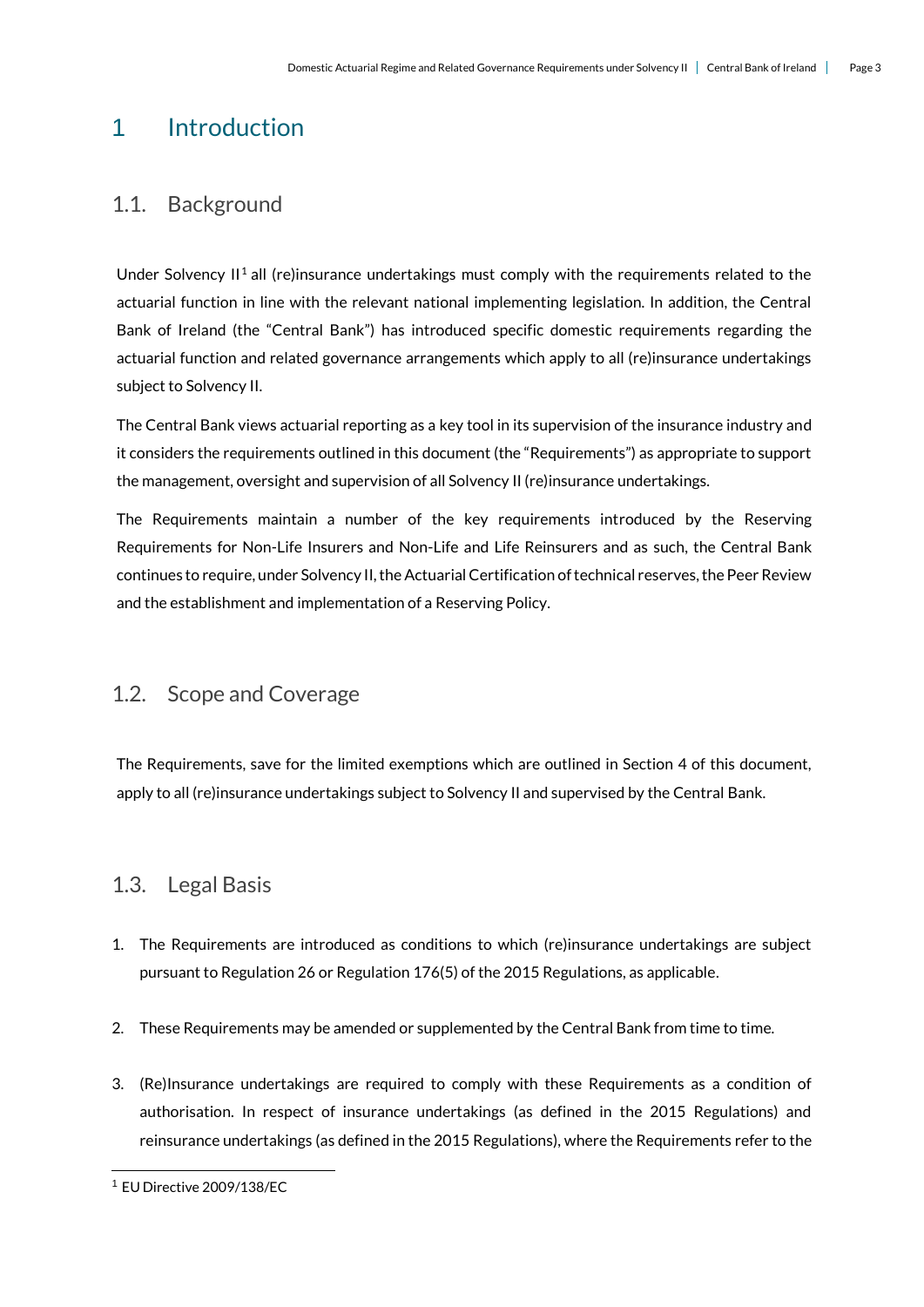Board, such references shall be construed as the Board acting for and on behalf of the (re)insurance undertaking for the purpose of complying with these Requirements. In respect of a Third Country Branch, where the Requirements refer to the Board, such references shall be construed as the Branch Management Committee of the Third Country Branch acting for and on behalf of the Third Country Branch for the purpose of complying with these Requirements. .

4. A contravention of these Requirements may cause the (re)insurance undertaking to be liable to the Central Bank using any of its regulatory powers, including, but not limited to the imposition of an administrative sanction under Part IIIC of the Central Bank Act, 1942.

These Requirements are imposed in addition to, and shall not affect, any other corporate governance obligations and standards to which a (re)insurance undertaking is subject other than under these Requirements and other conditions and/or requirements set out in the authorisations of (re)insurance undertakings.

## <span id="page-3-0"></span>1.4. General application and implementation

These Requirements are effective from 1 January 2016, as supplemented by way of the addendum to these Requirements for Third Country Branches, now restated herein, and as amended and restated in respect of With-Profits policy Requirements and the format of the Actuarial Opinion on Technical Provisions.

The amendment and restatement referred to in the paragraph above hereof:

- (a) shall not affect any direction given by the Central Bank, or any investigation undertaken, or disciplinary or enforcement action undertaken by the Central Bank or any other person, in respect of any matter in existence at, or before, the time of the amendment and restatement; and
- (b) shall not preclude the taking of any legal proceedings, or the undertaking of any investigation, or disciplinary or enforcement action by the Central Bank or any other person, in respect of any contravention of those Requirements or any misconduct which may have been committed before the commencement of the amendment and restatement.

## <span id="page-3-1"></span>1.5. Definitions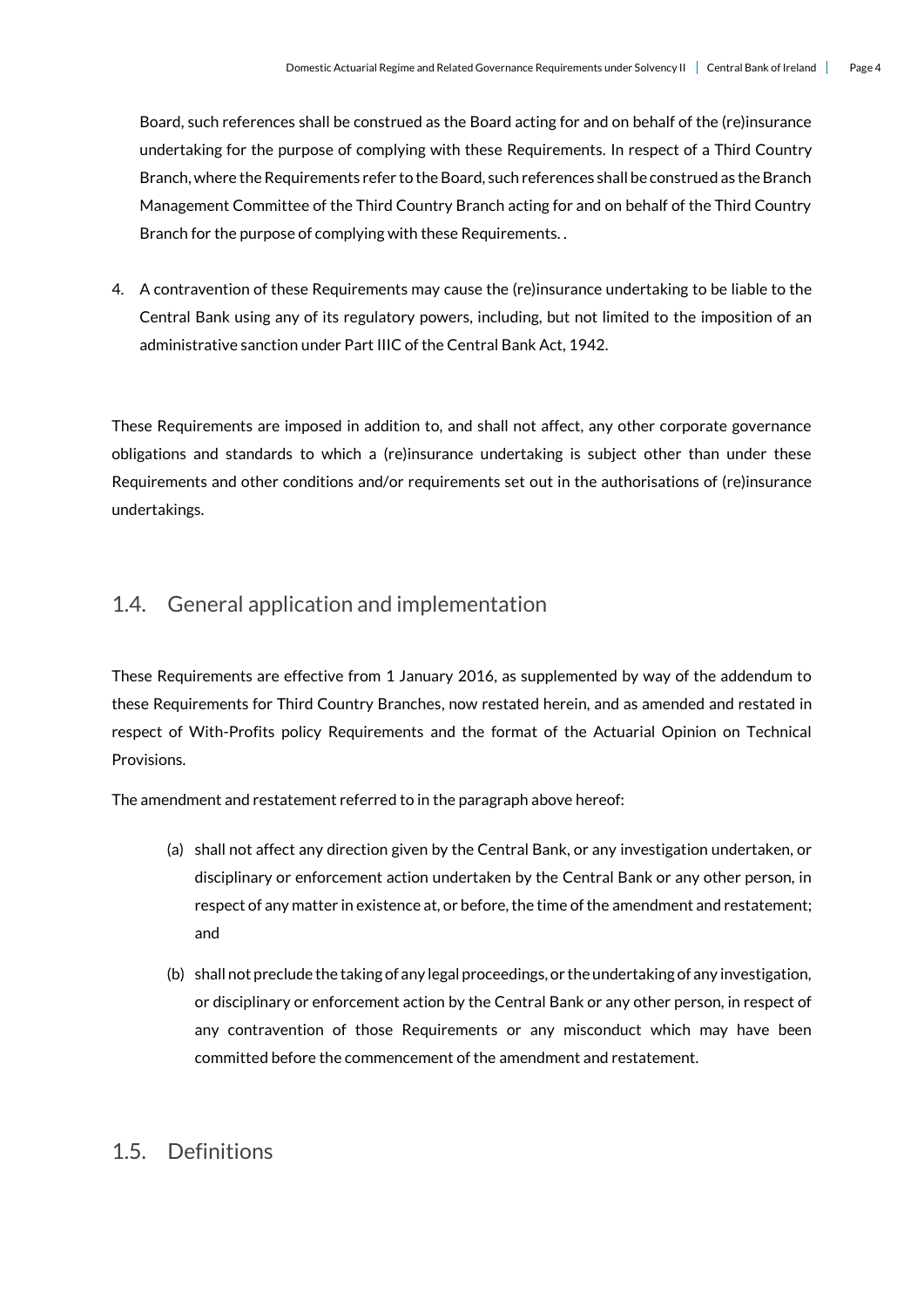**"2015 Regulations"** means the European Union (Insurance and Reinsurance) Regulations 2015;

"**(Re)Insurance Undertaking" and "undertaking"** as referred to in these Requirements includes an insurance undertaking (as defined in the 2015 Regulations), a reinsurance undertaking (as defined in the 2015 Regulations) and a Third Country Branch;

"**Third Country Branch"** as referred to in these Requirements means a branch as defined in Regulation 176(4) of the 2015 Regulations;

"**With-Profits policy"** as referred to in these Requirements relates to a contract of long–term insurance (not reinsurance), which provides benefits through eligibility to participate in discretionary distributions based on profits arising from a (re)insurance undertaking or from a particular part of a (re)insurance undertaking's business;

"**With-Profits Operating Principles (WPOP)"** as referred to in these Requirements is a publically available document written and maintained by the (re)insurance undertaking, which details the principles by which the (re)insurance undertaking manages its With-Profits portfolios. The WPOP contains enduring statements of the standards that the (re)insurance undertaking adopts in managing its With-Profits portfolios;

**"With-Profits fund member"** as referred to in these Requirements relates to any With-Profits policyholder invested in a With-Profits fund.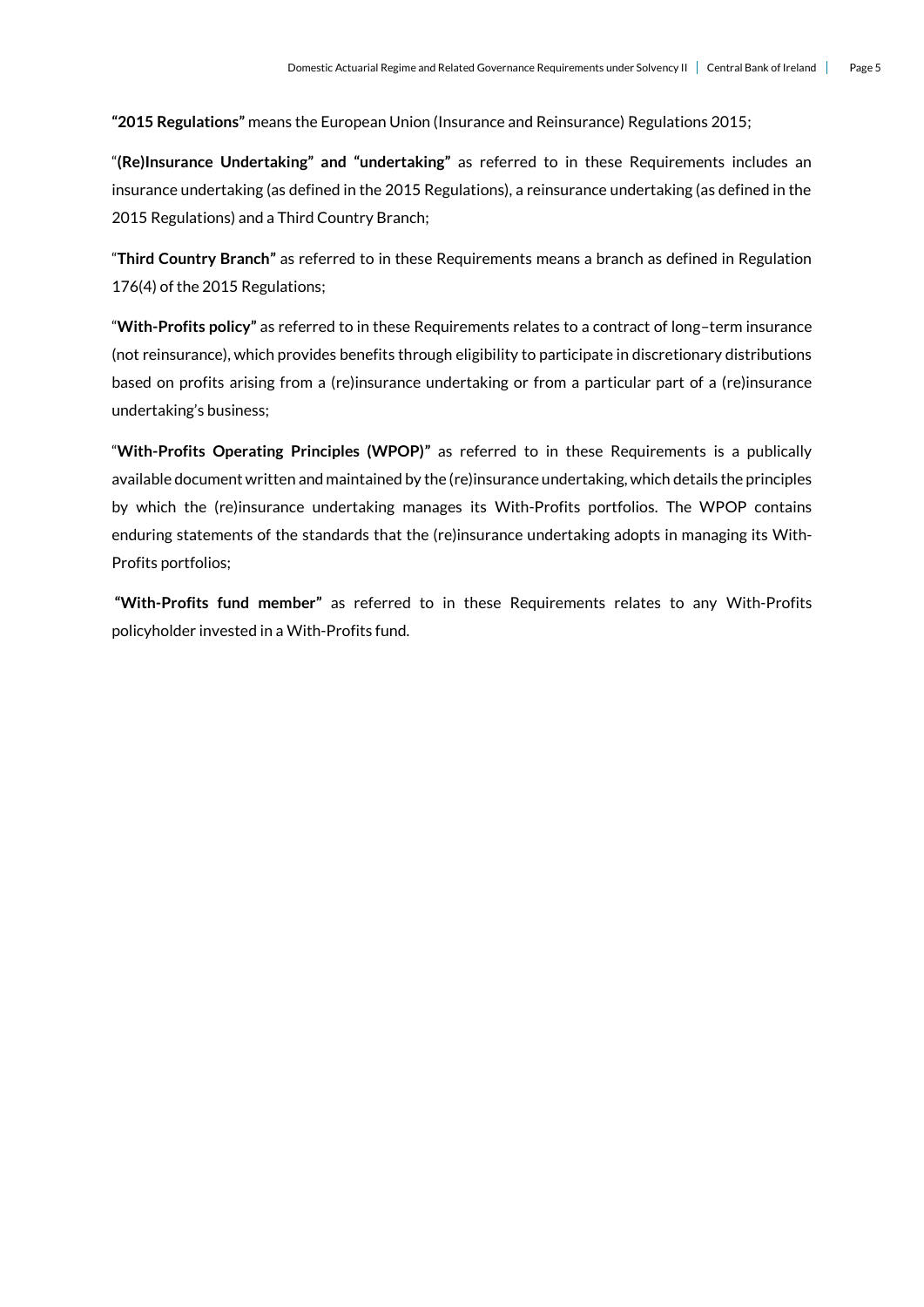# <span id="page-5-0"></span>2. Requirements

## <span id="page-5-1"></span>2.1. General Requirements

Under Solvency II all (re)insurance undertakings are required to have in place an effective actuarial function. Undertakings are required to notify the Central Bank of the person proposed to take responsibility for that key function. Undertakings do this via the Central Bank Fitness & Probity regime (the "F&P Regime")<sup>2</sup> where the position is a PCF position, called Head of Actuarial Function (the "HoAF"), and as such, requires Central Bank pre-approval before the proposed individual can be appointed to the position.

In that regard, the Central Bank requires the following:

- 1. Undertakings shall appoint a HoAF.
- 2. The responsibility for the tasks called out for the actuarial function under Solvency II and the responsibilities introduced by virtue of these Requirements, shall be held by one individual, i.e. the HoAF, who is suitably fit and proper to hold those responsibilities. While the operational activities to fulfil those responsibilities can be spread across a number of individuals the Central Bank requires there to be one individual with overall responsibility for ensuring compliance with the relevant requirements and answerable to the Board, in that regard. That individual shall have the prerequisite level of experience commensurate with the requirements of the role and the sophistication of the methodologies and techniques appropriately employed by the undertaking. The HoAF shall be a member of a recognised actuarial association, for example one that is a member of the Actuarial Association of Europe.
- 3. Where an undertaking is designated as a High Impact undertaking, the HoAF shall be an employee of the undertaking. The term "employee" means a direct employee of the undertaking or an employee provided through a group services company on a full-time basis.
- 4. The undertaking shall ensure that the HoAF provides an actuarial opinion to the Central Bank on an annual basis. Responsibility for the actuarial opinion rests with the HoAF, using his or her professional judgement. The opinion shall address the Technical Provisions<sup>3</sup> (the "TPs") of the undertaking as reported in any annual quantitative reporting templates ("QRTs") to the Central

<u>.</u>

<sup>2</sup> <https://www.centralbank.ie/regulation/how-we-regulate/authorisation/fitness-probity>

 $3$  For the rest of this document any reference to TPs shall be taken to mean the Gross TPs (either the Best Estimate Liability and Risk Margin or calculated as a whole) and the recoverables from Reinsurance contracts and SPV's, all as defined in Solvency II.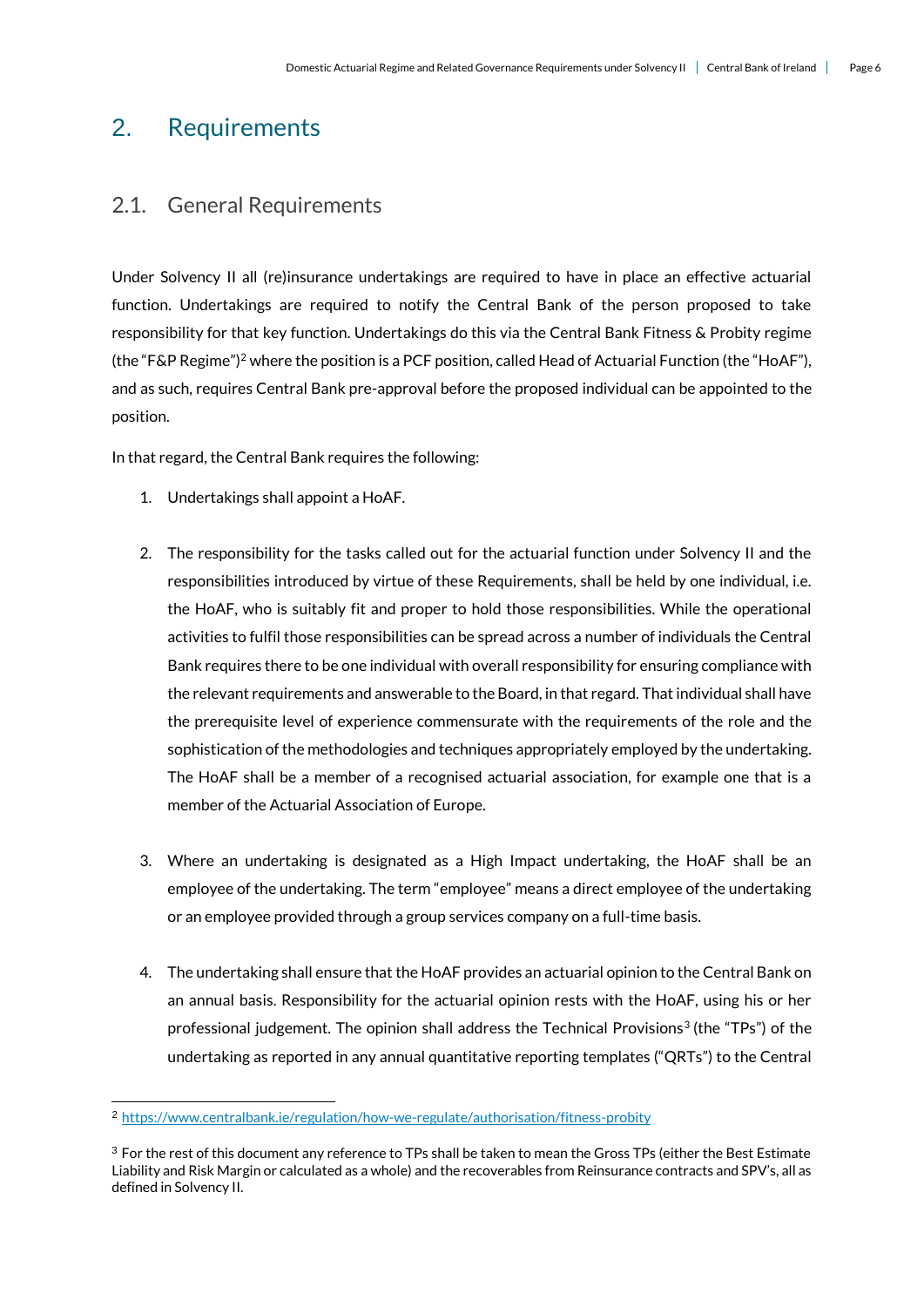Bank with a financial reporting date on or after 30 June 2016. This shall be referred to as the Actuarial Opinion on Technical Provisions (the "AOTPs").

In addition to, and connected with the AOTPs, the undertaking shall ensure that the HoAF also provides an Actuarial Report on Technical Provisions (the "ARTPs") to the Board on an annual basis, which supports the AOTPs. This report shall also be provided to the Central Bank upon request.

5. The undertaking shall ensure that the HoAF provides an actuarial opinion to the Board in respect of each own risk and solvency assessment ("ORSA") process of the undertaking.

The opinion will address, at a minimum and having regard to the undertaking's individual risk situation, the following:

- a. The range of risks and the adequacy of stress scenarios considered as part of the ORSA process.
- b. The appropriateness of the financial projections included within the ORSA process.
- c. Whether the undertaking is continuously complying with the requirements regarding the calculation of TPs and potential risks arising from the uncertainties connected to this calculation.

This opinion will be provided in relation to any ORSA process conducted in 2016 and onwards. The opinion will be provided to the Board at the same time as the results of the ORSA process to which it relates.

## <span id="page-6-0"></span>2.2. Actuarial Opinion on Technical Provisions

- 1. The undertaking shall ensure that the HoAF, in his or her AOTPs, provides an opinion on the compliance of the TPs, as reported in the annual QRTs, with all relevant Solvency II requirements. More specifically, within the context of the Solvency II requirements, the AOTPs shall address:
	- a. The reliability and adequacy of the calculation of TPs,
	- b. The sufficiency and quality, including appropriateness, completeness and accuracy, of data used in the calculation of TPs, and
	- c. The appropriateness of the methodologies, models and assumptions used in the calculation of TPs.
- 2. The AOTPs shall be at the level of segmentation used by the undertaking in calculating its TPs and shall: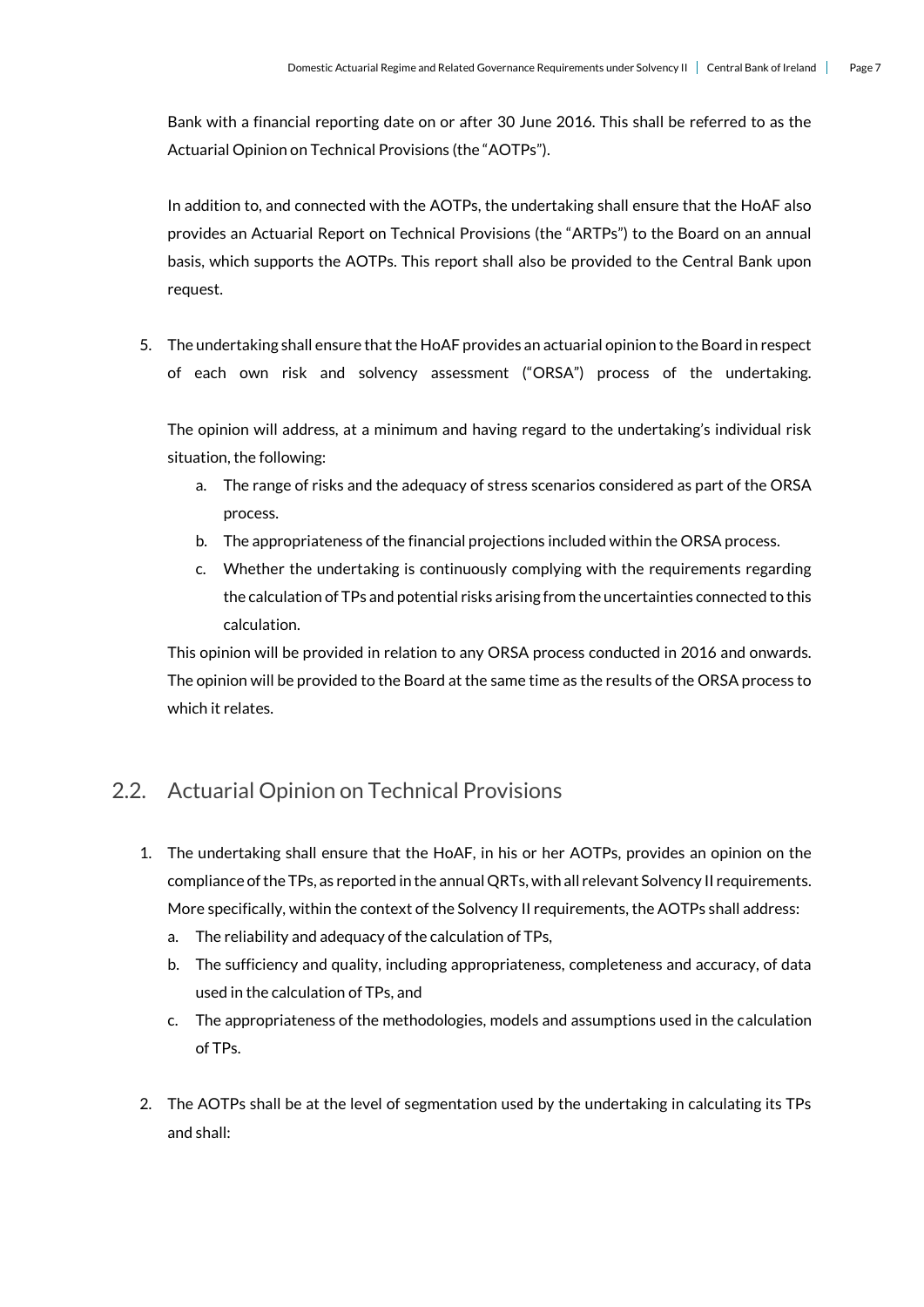- a. Encompass all classes of business written by the undertaking and reported, in the form of Solvency II lines of business, in the annual QRTs.
- b. Except where the undertaking is permitted to calculate its gross TPs on a combined basis, cover the following components of TPs:
	- i. Gross Best Estimate as defined by Solvency II,
	- ii. Risk Margin as defined by Solvency II,
	- iii. Recoverables from Reinsurance contracts and SPVs as defined by Solvency II.
- c. Where an undertaking does not calculate the gross TPs separately (i.e. best estimate and risk margin), cover the combined gross TPs and combined recoverables from reinsurance contracts and SPVs as defined by Solvency II.
- 3. The reliability of the calculation of the TPs depends on the sufficiency and quality of data and the appropriateness of the methodologies, models and assumptions used in the calculation of TPs. Therefore the AOTPs shall include any key limitations or reliances that were made in providing the opinion on TPs and convey recommendations on improvements to be made, where appropriate.
- 4. Undertakings shall ensure that the AOTPs prepared by the HoAF is submitted to the Central Bank in the relevant format as prescribed by the Central Bank. See Appendix hereto.
- 5. The AOTPs shall have the same submission date as that of the annual QRTs to which it relates.

## <span id="page-7-0"></span>2.3. Actuarial Report on Technical Provisions

- 1. The ARTPs may be combined with the annual written report of the actuarial function to the Board which is required under Solvency II. However, in such circumstance, the undertaking shall ensure that all elements of these Requirements are adequately addressed in the combined report.
- 2. The ARTPs shall include at least the following:
	- a. A description of how the SCR, as calculated by the undertaking, has been adjusted and projected in order to calculate the Risk Margin, including a justification of any approximation methods used in the projection.
	- b. A description of how the HoAF has assessed the reliability and adequacy of the calculation of TPs, the sufficiency and quality of data used and the appropriateness of the methodologies, models and assumptions used in the calculation of TPs. This may include, where appropriate, providing recommendations on ways to improve the data standards, methodologies, models and assumptions used by the undertaking in the calculation of the TPs.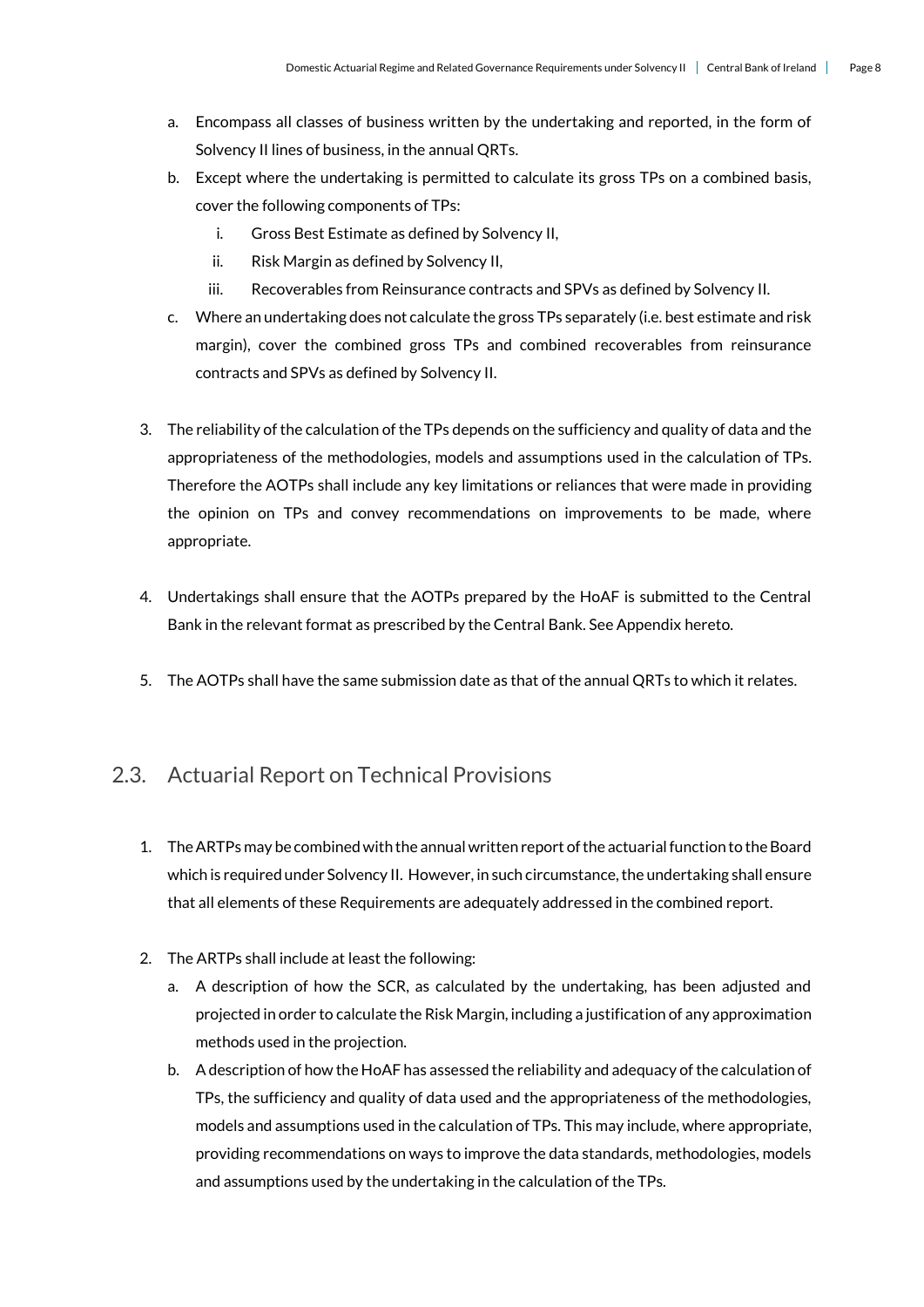- c. A description of the main risks and uncertainties associated with the TPs reported in the QRTs by reference, in particular, to the undertaking's reserving policy, its stated risk appetite and the Solvency II rules on the establishment of TPs.
- d. An overview of the review undertaken of the data used to perform the calculation of the TPs.
- e. A description of any material data issues encountered by the HoAF which could not be resolved by the undertaking and any consequent uncertainties, limitations or effect on TPs, including consequences of data simplifications, approximations and case-by-case approaches.
- f. A description of the following, in the context of calculating the TPs;
	- i. the undertaking's background and its strategy, including experience and operating environment, throughout the year,
	- ii. the impact of the stability of the business processes or claims handling practices over time, and
	- iii. the external environment and its impact on the TPs of the undertaking including any material emerging trends and how these are allowed for.
- g. A commentary on the appropriateness of;
	- i. the segmentation used by the undertaking to group its insurance and reinsurance obligations into homogeneous risk groups,
	- ii. key assumptions used by the undertaking in relation to the calculations of best estimate liabilities and recoveries from reinsurance contracts and SPVs,
	- iii. how large claims have been dealt with in the best estimate liabilities,
	- iv. any material use of approximations and simplifications,
	- v. any material uses of expert judgement in the calculation of TPs,
	- vi. the calculation of the risk margin.
- h. A commentary, where relevant, on the use and effect of a matching or volatility adjustment by the undertaking in calculating the best estimate liabilities and the compliance of these with the relevant supervisory approval received.
- i. A commentary, where relevant, on the use of transitional measures with respect to TPs and risk free rates ("RFRs") and the compliance of these with the relevant supervisory approval received.
- j. A discussion on the nature and extent of any reliance placed or not placed on information or reports received, from within the undertaking or any other source, in forming their opinion on TPs.
- k. A description of those areas where actual experience has demonstrated that the undertaking's risk profile has materially deviated from the assumptions underlying the TPs and an explanation and quantification of these deviations, including the provision of information on any revisions made to the assumptions underlying the TPs. In this regard, the ARTPs should distinguish between deviations which are judged to arise from volatility of the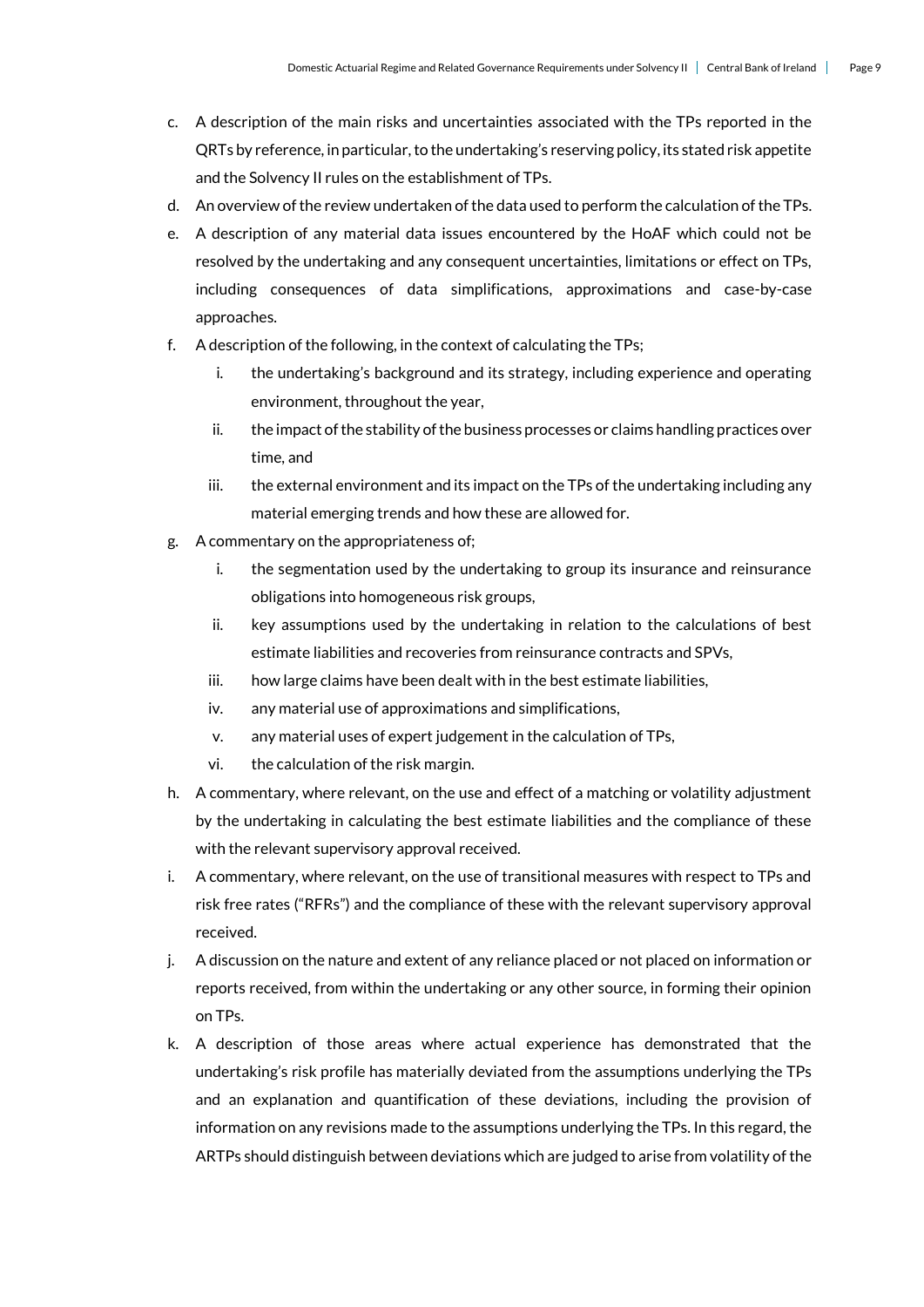underlying experience and those which are viewed as impacting on the appropriateness of the data, methodologies or assumptions used.

- l. Where appropriate, and noting that the technical provisions should not contain any prudence, a description of any concerns held with respect to the undertaking's reliance on perceived prudence within the technical provisions, for example in the calculation of the SCR or within the ORSA.
- m. A description of the reasons and rationale for reaching the opinion on the TPs as stated in the AOTPs.
- n. Any other information the HoAF believes is material to TPs and relevant to his or her AOTPs and ARTPs.
- o. The level of detail provided should reflect the nature, scale and complexity of the underlying risks of the undertaking.
- 3. The ARTPs shall;
	- a. Be prepared and presented to the Board by the HoAF, unless exceptional circumstances prevent this.
	- b. Be presented to the Board, at least in summary form at the same time, as the AOTPs to which it relates.
	- c. In any case be presented, in full, to the Board within 2 months of the submission of AOTPs to the Central Bank.
	- d. Be retained by the undertaking for at least 6 years from the date on which it is presented to the Board.

## <span id="page-9-0"></span>2.4. Reserving Policy

- 1. The undertaking shall establish, either within its underwriting and reserving risk management policy or separately, a written policy which includes at least the following:
	- a. The undertaking's approach to calculating TPs,
	- b. An overview of the reserving process including key roles, responsibilities and controls within the process.
- <span id="page-9-1"></span>2.5. Peer Review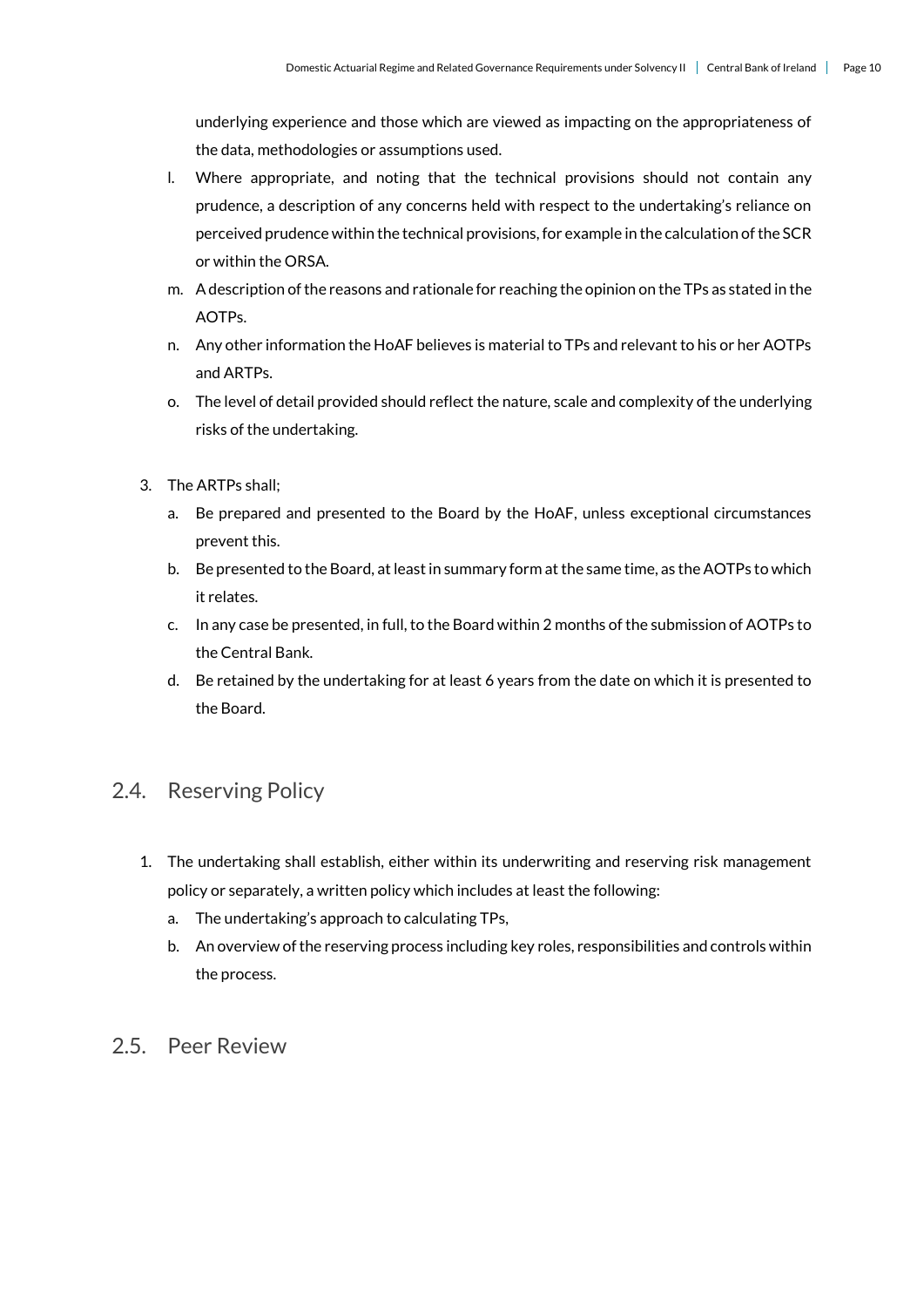- 1. All High, Medium High and Medium Low Impact <sup>4</sup> Solvency II undertakings shall engage a reviewing actuary (the "RA") to conduct a peer review of the TPs of the undertaking and the related AOTPs and ARTPs.
- 2. The RA shall not be a PCF position but the undertaking must be satisfied, and in a position to demonstrate, that the RA is suitably fit and proper and has the appropriate experience and expertise to perform the role they are engaged to perform. Undertakings should refer to the Central Bank Fitness and Probity Standards when satisfying themselves as to the suitability of the RA to perform the role.
- 3. The RA should not be involved in the preparation of the TPs in question.
- 4. The RA shall not be an employee of the undertaking.
- 5. The Board of the undertaking shall be satisfied, and be in a position to demonstrate, that the RA is appropriately independent to perform the role. In making a determination on the RA's independence, and in addition to the requirements of sections 2.5.6-2.5.9, the Board shall consider at least the following:
	- a. The nature of the services currently or previously provided by the RA, or his or her firm,
	- b. Where the RA was previously a HoAF, or a direct employee, of the undertaking, the extent to which this might compromise the RA's independence, and
	- c. Whether any circumstances exist that may create a conflict of interest for the RA.
- 6. Where the role of HoAF, or the calculation of the TPs, is outsourced<sup>5</sup>, the RA shall not be from the same firm as that to which those responsibilities are outsourced.
- 7. For Medium High and Medium Low Impact undertakings, the RA may be from the same group as the undertaking subject to the independence requirements in section 2.5.5.
- 8. The RA may be from the same firm as the External Auditor but in such cases the undertaking must be satisfied that there is appropriate segregation of duties and reporting lines between these positions within the External Auditor.

.

<sup>4</sup> As per the Central Bank's risk-based framework for supervision, Probability Risk and Impact System (PRISM). <https://www.centralbank.ie/regulation/how-we-regulate/supervision/prism>

<sup>5</sup> Where an undertaking is designated as a High Impact undertaking, the HoAF shall be an employee of the undertaking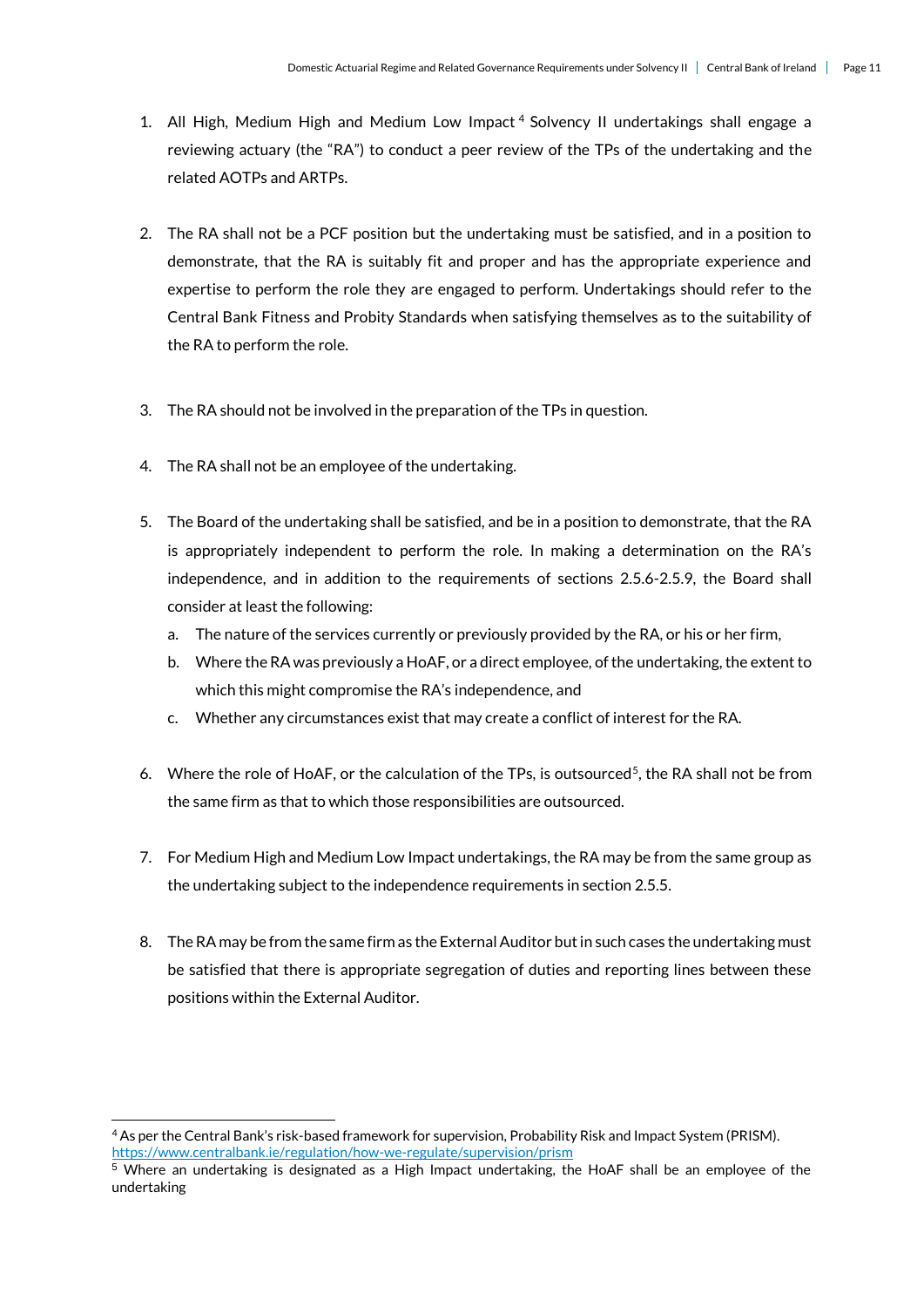- 9. Undertakings shall not commission the same RA or another actuary from the same firm, for more than three consecutive peer reviews.
- 10. Where the Central Bank is not satisfied that the Board has sufficiently demonstrated the independence of the RA, the Central Bank may require the undertaking to appoint an alternative RA.
- 11. The RA shall produce a Peer Review Report which shall provide the undertaking with an independent view of its TPs. An independent view of the approach taken by the HoAF in reaching his or her opinion on the AOTPs, shall also be included within the peer review report along with any limitations or reliances that were made in providing the report. An independent view of the TPs does not necessarily require an independent recalculation of the TPs, however a justification should be provided if a recalculation is not performed. For material non-life lines of business a recalculation of the TPs is expected.
- 12. A peer review shall be conducted:
	- a. For a High Impact undertaking at least every 2 years.
	- b. For a Medium High Impact undertaking at least every 3 years.
	- c. For a Medium Low Impact undertaking at least every 5 years.

### <span id="page-11-0"></span>2.6. Peer Review Report

- 1. The Peer Review Report shall include at least;
	- a. A description of the scope of the review conducted including details of;
		- i. the work completed,
		- ii. the processes followed,
		- iii. the extent to which the RA had access to relevant data, information, reports and staff of the undertaking.
	- b. A commentary on assumptions, methodologies, and main uncertainties in the calculation of TPs as addressed in the AOTPs and ARTPs.
	- c. An assessment of the reasonableness of the HoAF's conclusions within the AOTPs and ARTPs.
- 2. The Peer Review Report shall be provided to the Board within 1 month of the Board receipt of the ARTPs to which it relates, and to the Central Bank upon request.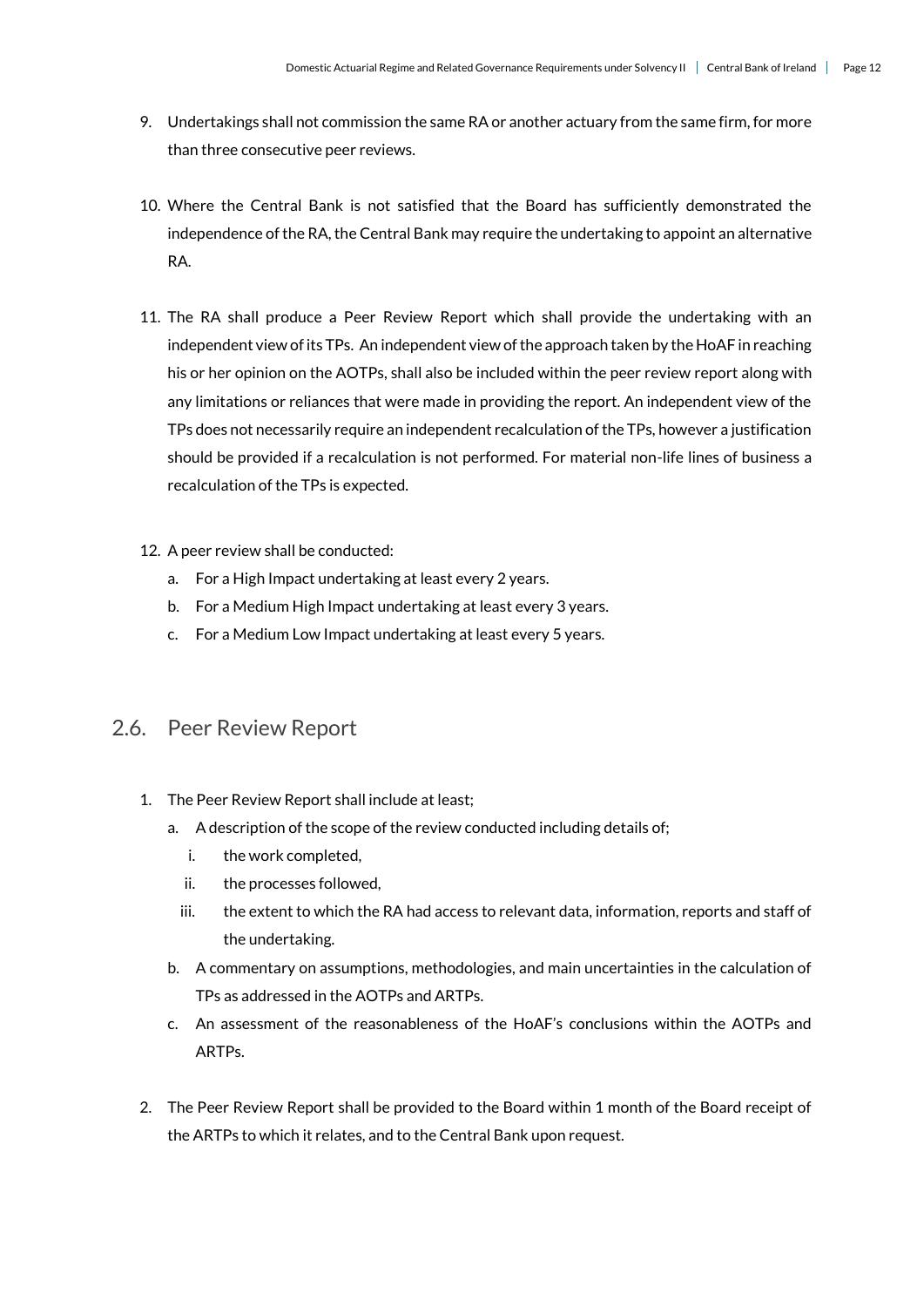- 3. The Board shall consider the results of the Peer Review Report in a timely manner and, where necessary, take appropriate action thereon.
- 4. The Board should notify the Central Bank when it has considered the Peer Review Report, highlighting any material issues raised by the report and, where necessary, setting out a plan of appropriate action or justifying why no action is to be taken.

## <span id="page-12-0"></span>2.7. Additional Peer Review requirements for High and Medium High Impact Undertakings:

The RA shall also:

- 1. Review all lines of business which have a significant impact on the undertaking's TPs, including but not limited to; large lines of business, lines with a high level of volatility, new or growing lines of business, lines with significantly worse experience than expected, etc. The Peer Review Report should document the reasons for the choice of lines of business reviewed.
- 2. Assess material sensitivities of the TPs to key assumptions and address same in the Peer Review Report. The RA's assessment should address whether the sensitivity analysis carried out by the HoAF is materially complete and robust.
- 3. Assess material uncertainties and key sources of potential deteriorations in TPs at the level of segmentation used by the undertaking in calculating the TPs and address same in the Peer Review Report. The RA's assessment should address whether the uncertainty analysis carried out by the HoAF is materially complete and robust.
- 4. Assess the appropriateness of the use of expert judgement in calculating TPs and address same in the Peer Review Report.

## <span id="page-12-1"></span>2.8. Other relevant changes to Central Bank F&P Regime

1. The Pre-Approved Controlled Function (PCF) position of Head of Actuarial Function was introduced in the Central Bank Fitness and Probity Regime from 1 January 2016, requiring the necessary pre-approval for persons appointed to the role of HoAF after that date. The PCF positions of Chief Actuary and Signing Actuary no longer exist from 1 January 2016.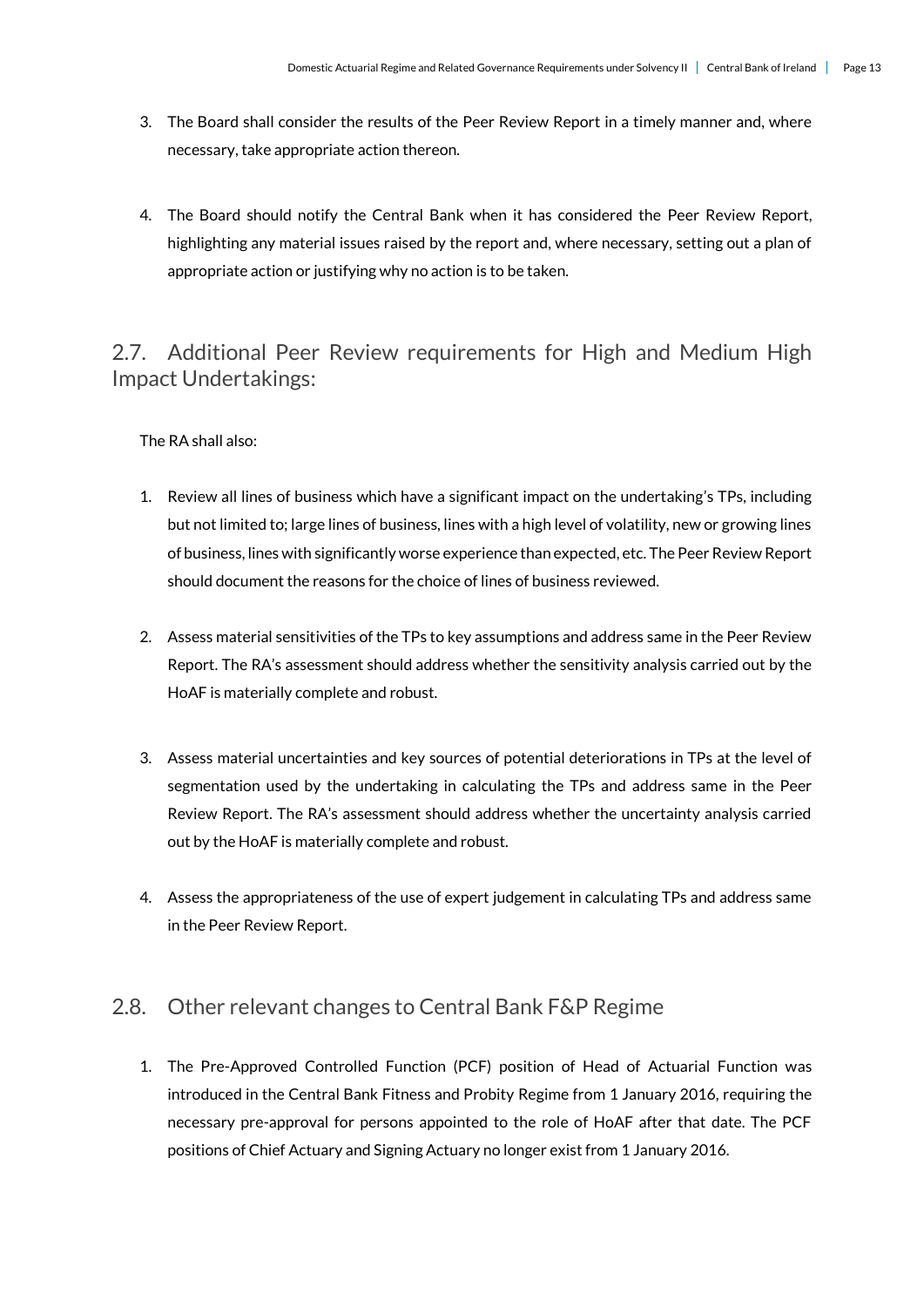# <span id="page-13-0"></span>3. Sector Specific Requirements

## <span id="page-13-1"></span>3.1 Life (Re)Insurance Sector

- 1. Additional responsibilities for the HoAF in direct life undertakings:
	- a. Monitoring the undertaking's compliance with requirements relating to disclosure of information to domestic policyholders.
- 2. The ARTPs shall include:
	- a. Where policy conditions confer discretionary powers in reviewing certain charges or product features, the HoAF's opinion on any such matters.
	- b. The HoAF's interpretation of "Policyholders' Reasonable Expectations" and how these have been considered in establishing the TPs.
	- c. The HoAF's opinion on the compliance of the TPs with the principles in the WPOP document where applicable.
- 3. (Re)Insurance undertakings shall establish and maintain a WPOP in relation to each of its With-Profits funds. The Board shall be responsible for the content of the WPOP, ensuring that the With-Profits fund is operated in accordance with the principles detailed in it and ensuring the fair treatment of all With-Profits fund members. Undertakings shall apply the principles detailed in the WPOP in all aspects of the management of its With-Profits portfolios. The WPOP document shall be publicly available, free of charge, to all With-Profits fund members, both existing and prospective. This document shall be available on the undertaking's website, and additionally an electronic or paper copy shall be made available to any person who requests it.
- 4. The WPOP shall include at least the following principles, which are enduring statements of the standards adopted in managing the With-Profits fund, and include responses to longer-term changes in the business and economic environment:
	- a. Benefits: this includes information on circumstances under which there may be changes to assumptions, parameters or methods used to calculate the benefits, information on how the bonus rates are set and information on the smoothing methodology.
	- b. Investment strategy, including information on how the types, classes or mix of assets backing the With-Profits policies are determined, and strategy in respect of derivatives and other instruments.
	- c. Business risk, including information on who bears the cost from guarantees and smoothing.
	- d. Charges and expenses, including information on how the undertaking allocates expenses and charges to its With-Profits policies.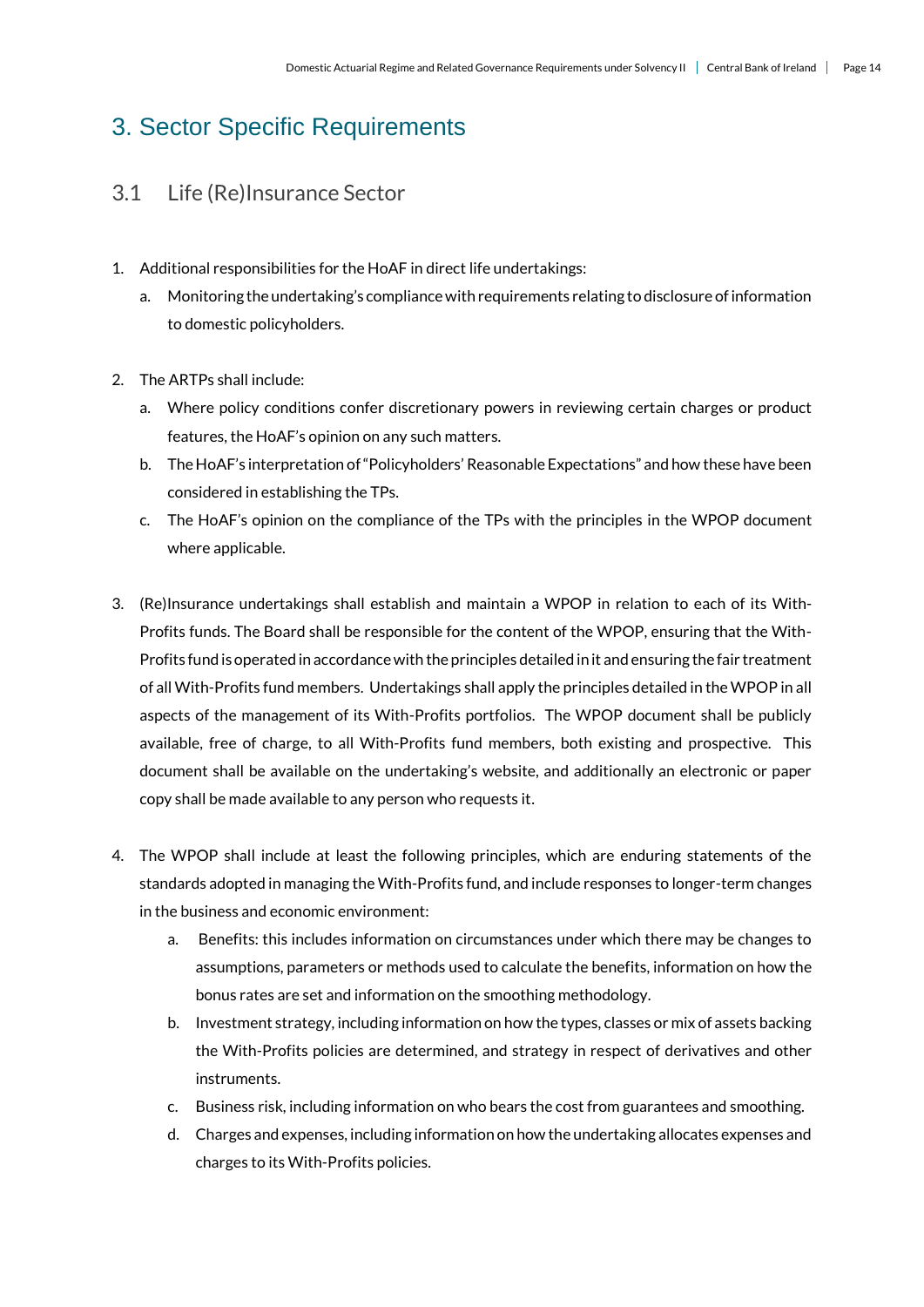e. Equity between With-Profits policies and any shareholders, including arrangements for changes to profit sharing between shareholders and With-Profits fund members.

(Re)Insurance undertakings shall ensure that each of these principles are presented in clear simple language and in a way that it is likely to be understood by the average fund member.

- 5. (Re)Insurance undertakings shall not make changes to the WPOP unless the Board of the (re)insurance undertaking agree that the change does not materially affect the substance of the WPOP, or is justified in order to:
	- a. Respond to changes in the business or economic environment, or
	- b. Protect the interests of the With-Profits fund members, or
	- c. Correct an error or omission

(Re)Insurance undertakings shall notify With-Profits fund members in writing of any proposed changes to the WPOP at least four weeks in advance of implementing the change, except where the change is to correct an error or omission, or where the change does not materially affect the substance of the WPOP.

- 6. (Re)Insurance undertakings shall make available on their website, or in writing if requested, an annual written report to all With-Profits fund members within six months of the end of the financial year. With-Profits fund members shall be made aware of how to obtain this report in their annual fund statement. This report shall provide the Board of the (re)insurance undertaking's opinion on the consistency of the management of the With-Profits fund with the principles detailed in the WPOP, over the previous year. This report shall also contain reference to the HoAF's report (as required by paragraph 7 below) and explicitly call out any exceptions that are mentioned therein.
- 7. Additional responsibilities for the HoAF for (re)insurance undertakings that have With-Profits business:
	- a. The HoAF shall report in writing to the Board of the (re)insurance undertaking no less frequently than once per year, on the ongoing compliance of the With-Profits funds with the principles detailed in the WPOP.
	- b. This report shall contain at least the following items:
		- i. The HoAF's opinion on whether the (re)insurance undertaking has complied with the WPOP.
		- ii. The HoAF's opinion on any discretion exercised by the Board of the (re)insurance undertaking in relation to the With-Profits funds.
		- iii. The HoAF's opinion on the management of competing or conflicting interests or expectations between With-Profits fund members and shareholders.
		- iv. Any further information that the HoAF deems relevant to With-Profits fund members.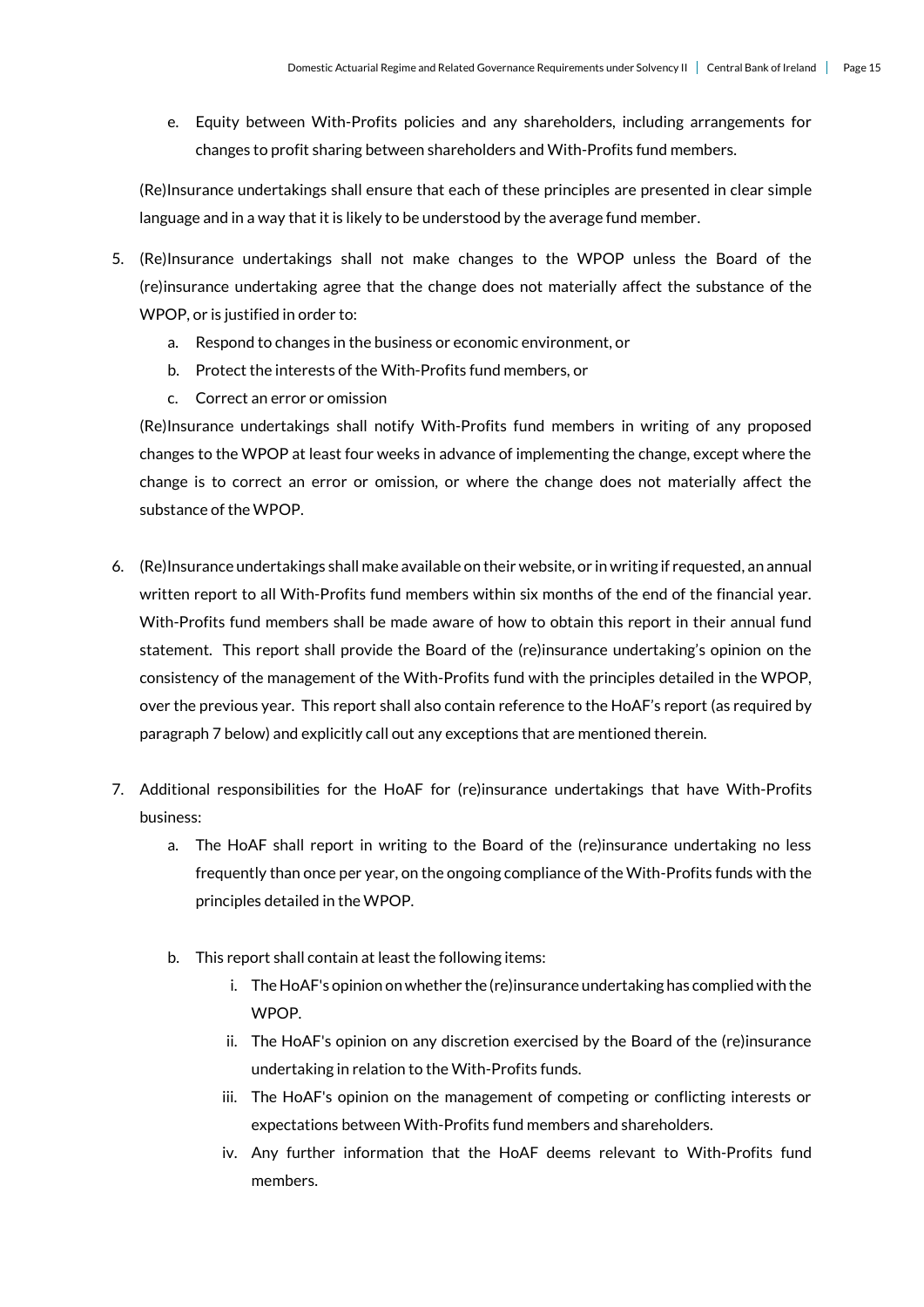c. The HoAF shall report in writing to the Board of the (re)insurance undertaking no less frequently than once per year, on his or her recommendations on any allocation of profits related to those policyholder rights

## <span id="page-15-0"></span>3.2. Non-Life (Re)Insurance Sector

#### **Reserving Committee**

- 1. (Re)Insurance undertakings designated as High Impact shall establish a reserving committee, with powers delegated to it by the Board, which shall meet no less frequently than quarterly.
- 2. In respect of an insurance undertaking (as defined in the 2015 Regulations) and a reinsurance undertaking (as defined in the 2015 Regulations), this committee shall include all relevant senior staff who input to the reserving process. The committee shall include at least one Independent Non-Executive Director, the member of the executive committee responsible for claims, the HoAF, the Head of Underwriting and the Head of Finance. In respect of a Third Country Branch, this committee shall include all relevant senior staff who input to the reserving process and the committee shall include the Branch Manager, the member of the executive committee responsible for claims, the HoAF, the Head of Underwriting and the Head of Finance.
- 3. The committee is responsible for, amongst other things:
	- a. Overseeing the governance of the setting of TPs and its compliance with the reserving policy.
	- b. Where relevant, ensuring that any changes to the business processes or claims handling practices or target market profile that may impact on TPs are documented and discussed with the actuarial function.
	- c. Where relevant, documenting its views on whether or not any such changes will impact on the quantum of TPs required, for example that there are actual savings arising from any such changes rather than just changes in the timing of claims paid.
- 4. The committee shall have terms of reference in place evidencing all responsibilities delegated to it including those mentioned here.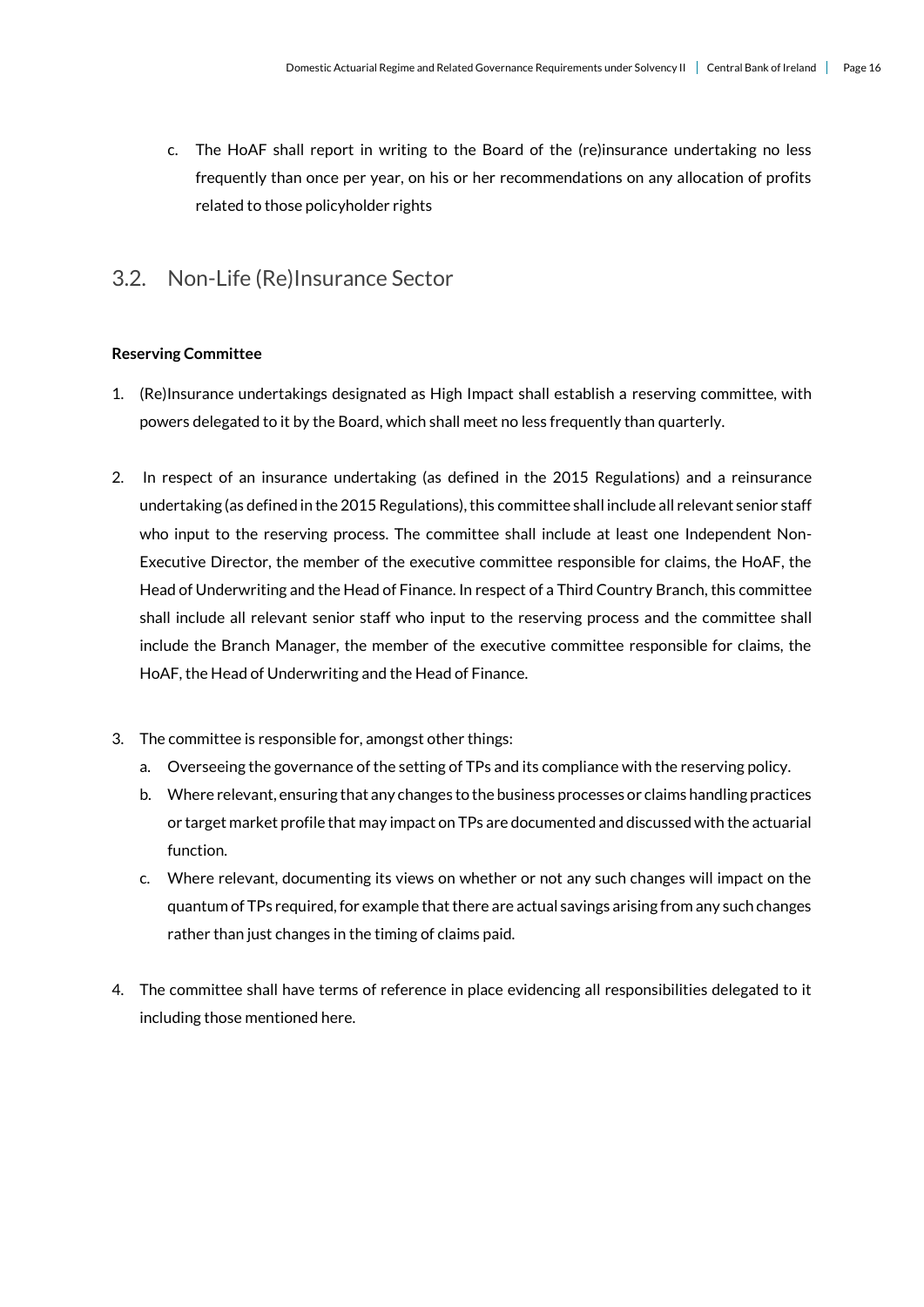# <span id="page-16-0"></span>4. Exemptions from the Requirements

## <span id="page-16-1"></span>4.1. Life (Re) Insurance Sector

(Re)Insurance undertakings that have With-Profits business may apply to the Central Bank for exemptions from Sections 3.1.2c and Sections 3.1.3 to 3.1.7, based on the nature, scale and complexity of their With-Profits business.

## <span id="page-16-2"></span>4.2. Non-Life (Re)Insurance Sector

Undertakings that do not carry on any:

- Third party business, or
- Motor, liability and financial guarantee business

may apply to the Central Bank for an annual exemption from all except Section 2.1.1 and 2.1.2 of the Requirements (but not the requirements arising from Solvency II which may be referred to in this document).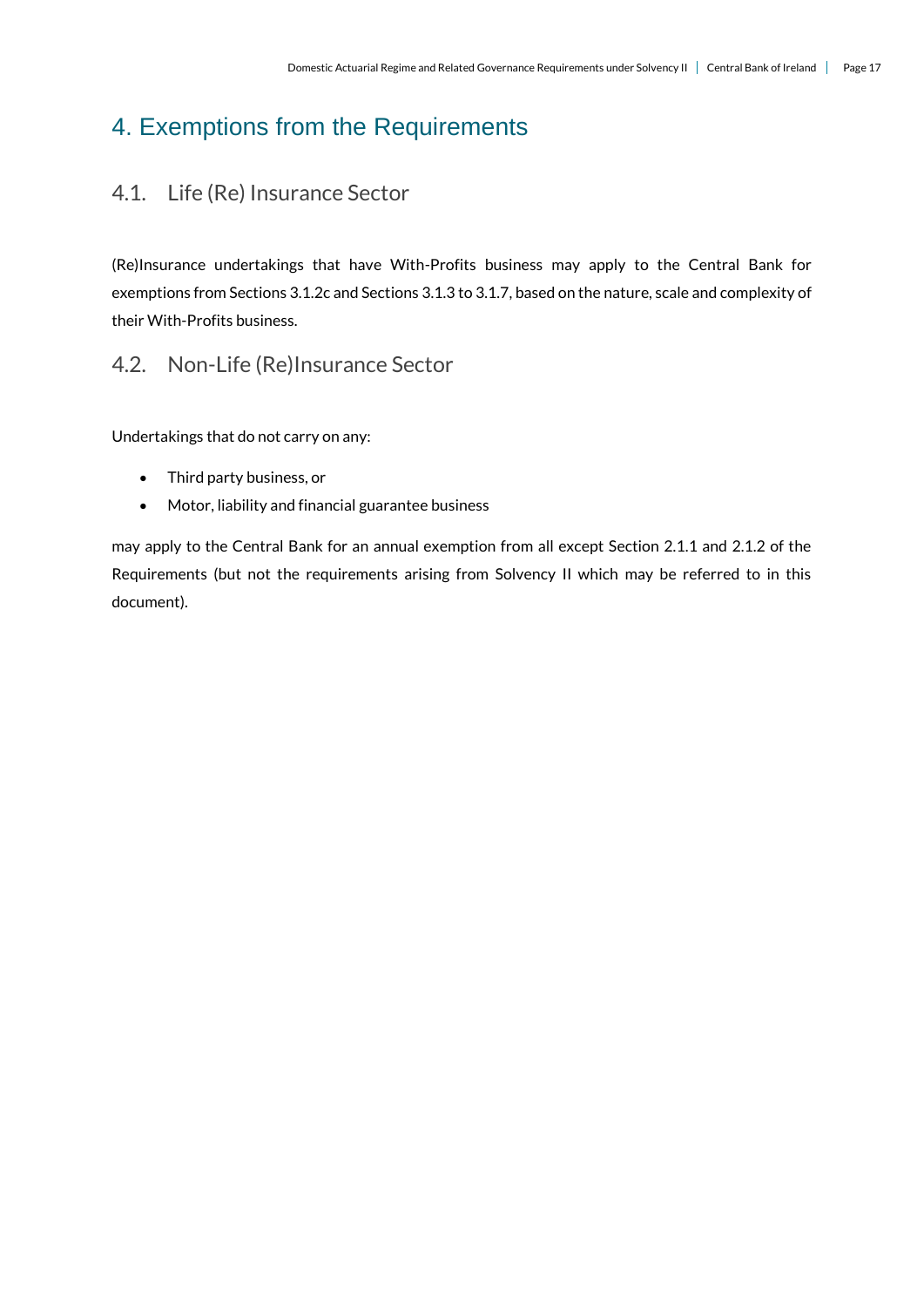# <span id="page-17-0"></span>Appendix – Format of Actuarial Opinion on Technical Provisions ("AOTPs")

#### **To: Central Bank of Ireland**

**Actuarial Opinion on Technical Provisions – [Name of (Re)Insurance Undertaking] as at [Financial Reporting Date]**

#### **Identification**

I, [Name of Actuary], am an actuary employed by [Name of (Re)Insurance Undertaking] ("the Undertaking").

#### **Or**

I, [Name of Actuary], am associated with [Name of Actuarial Firm] who have been retained by [Name of (Re)Insurance Undertaking].

#### **And**

I was approved by the Central Bank of Ireland on [date of approval] to act in the Pre-Approval Controlled Function of Head of Actuarial Function for [Name of (Re)Insurance Undertaking].

#### **Or**

I was appointed by [Name of (Re)Insurance Undertaking] as the Head of Actuarial Function on [date of appointment] and my appointment was notified to the Central Bank on [date of notification] via the Central Bank's "In-Situ" process. I am approved to the role of Pre-Approval Controlled Function of Head of Actuarial Function for [Name of (Re)Insurance Undertaking].

#### **Scope**

I have examined the technical provisions listed below for [Name of (Re)Insurance Undertaking] as at [Financial Reporting Date], as reported in the Undertaking's annual quantitative reporting templates to the Central Bank.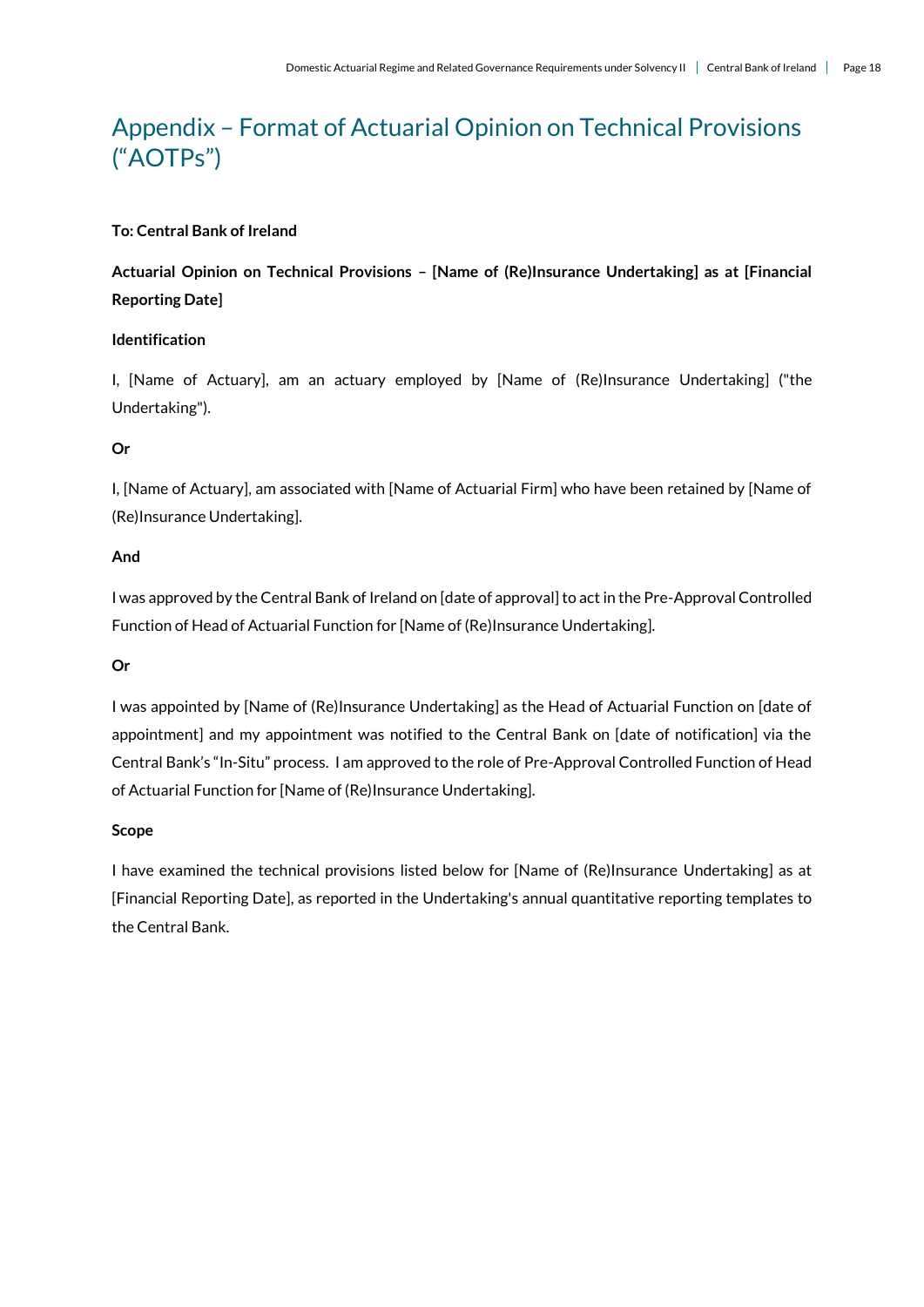| Line<br><b>of</b> | <b>Gross Best</b> | <b>Risk</b> | Gross             | <b>Total</b>      | <b>Recoverables</b> | <b>Total</b>        |
|-------------------|-------------------|-------------|-------------------|-------------------|---------------------|---------------------|
| <b>Business</b>   | <b>Estimate</b>   | Margin      | <b>Technical</b>  | <b>Technical</b>  | from                | <b>Technical</b>    |
|                   | Liability         |             | <b>Provisions</b> | <b>Provisions</b> | Reinsurance         | <b>Provisions</b>   |
|                   |                   |             | (calculated       |                   | contracts and       | <b>of</b><br>net    |
|                   |                   |             | as a whole)       |                   | <b>SPVs</b>         | <b>Recoverables</b> |
| LOB <sub>1</sub>  |                   |             |                   |                   |                     |                     |
| LOB <sub>2</sub>  |                   |             |                   |                   |                     |                     |
|                   |                   |             |                   |                   |                     |                     |
| <b>Total</b>      |                   |             |                   |                   |                     |                     |

#### **Opinion**

In my opinion, the technical provisions of [Name of (Re)Insurance Undertaking] as at [Financial Reporting Date] identified above by line of business, gross and net of reinsurance, comply in all material respects with all relevant Solvency II requirements.

More specifically, in my opinion, within the context of the Solvency II requirements,

a) the calculation of the technical provisions is reliable and adequate,

b) the data, both internal and external, used in the calculation of the technical provisions is sufficient, appropriate, complete and accurate, and

c) the methodologies, models and assumptions used in the calculation of the technical provisions are appropriate.

#### **[Key Reliances]**

*[In providing the opinion above, I have listed below my key reliances, including reliances on the opinion of others…]*

#### **[Key Limitations]**

*[In providing the opinion above, I note the following key limitations…]*

#### **[Recommended Improvements]**

*[In providing the opinion above, I have made the following recommendations for significant improvements to the undertaking…]*

#### **[Post Balance Sheet Events]**

*[In providing the opinion above, I note the following post balance sheet events…]*

An actuarial report, supporting this Actuarial Opinion on Technical Provisions, and providing further reliances, limitations and recommended improvements, has been [will be] provided to the Undertaking.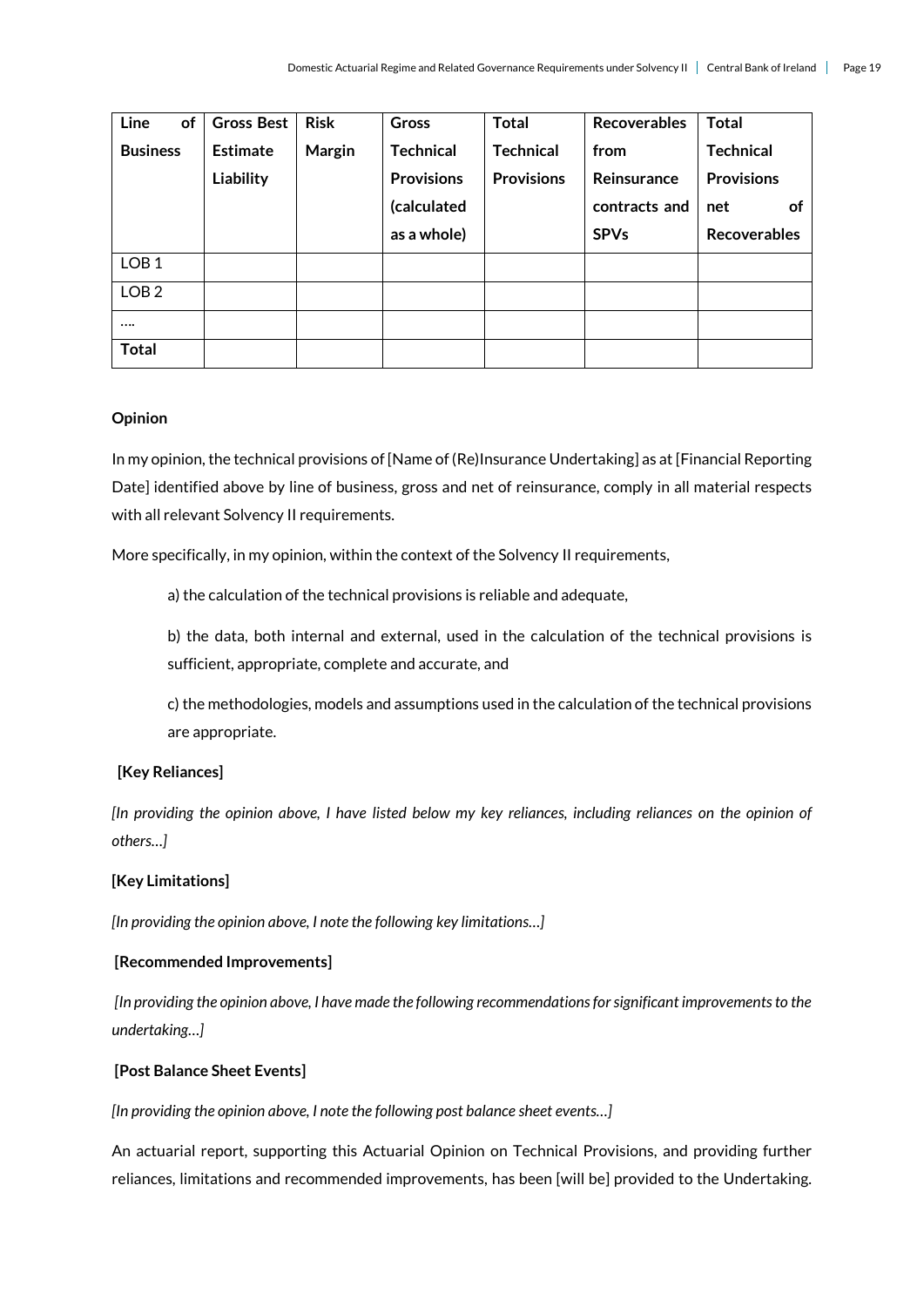Decisions should not be taken based on this opinion alone, without giving due consideration to the supporting report.

**Signed:** 

**Name:** 

**Date:** 

**Address:**